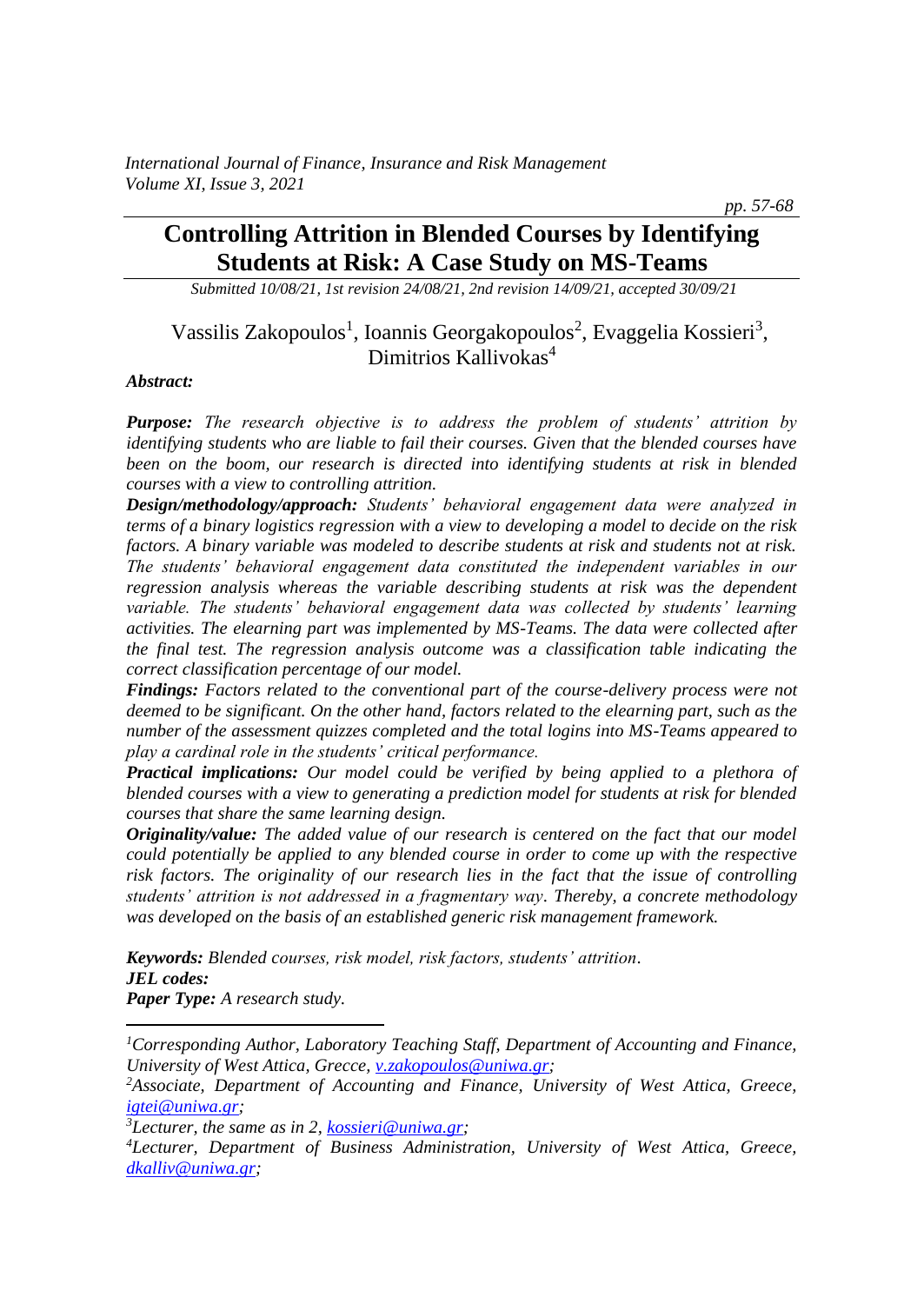## **1. Introduction**

The rapid evolution and the widespread of new technologies totally transformed education along with other aspects of everyday life in recent years. In Higher Education in a wide range of academic disciplines, new teaching methods and pedagogical approaches and models have been adopted and applied thanks to the innovative technological tools and applications that swiftly became available.

Therefore, blended or hybrid learning is gradually being prevailed over conventional teaching in order to deal with new challenges as those that emerge during crises. Blended or hybrid learning maintains a sufficient level of physical presence and simultaneously adds up the elearning technology to the course-delivery process. In that spirit, the online educational material is highly important in blended courses (Garrison and Arbaugh, 2007; Georgakopoulos *et al.,* 2020). In the face of corona virus pandemics, different asynchronous online learning platforms, such as Webex, Zoom and recently Microsoft (MS) Teams have become extremely popular in use in all various aspects of schooling and mostly at the academic level.

It is important to denote that many academic Institutions have used Moodle in the elearning part of their blended courses. Nevertheless, during the pandemic, a lot of institutions have tested MS-Teams in the e-learning process. In comparison to Moodle, according to the study of (Krasna and Pesek, 2020) MS-Teams excels in the field of communication through innovative chat and video-conferencing capabilities. The MS-Teams superiority is sealed through the screen-sharing capability which enlivens the lectures and gives educators and students the opportunity to interact and exchange feedback. The study of (Davidson *et al.,* 2018) has focused on MS-Teams learning analytics, stressing on a non-centralized spreadsheet report which is available per assignment. In that spirit, online quizzes, questionnaires and other similar activities could be designed as assignments in order for educators to take advantage of the respective engagement analytics. For all the above reasons, MS-Teams could be deemed to be a potent tool to implement the e-learning part in a blended course.

However, a crucial problem emerges in any type of learning and that also holds for blended courses. This problem is called 'attrition' and it is another term to describe students' dropout, laying emphasis on the students' feeling of incompetence motivated by their liable failure in a specific course (Abu *et al.,* 2012; Beaubouef and Mason, 2005). In this paper we do not take into account social, economic or psychological factors which could favor attrition but our research is directed into relating attrition to the students' failure to complete the requisite learning activities.

Thereby, the best way to control attrition is to identify students who are liable to be viewed as students at risk before the end of the course-delivery process. This paper demonstrates a risk model which identifies students at risk in blended courses after the first course-run. Hence, the risk model identifies students at risk in any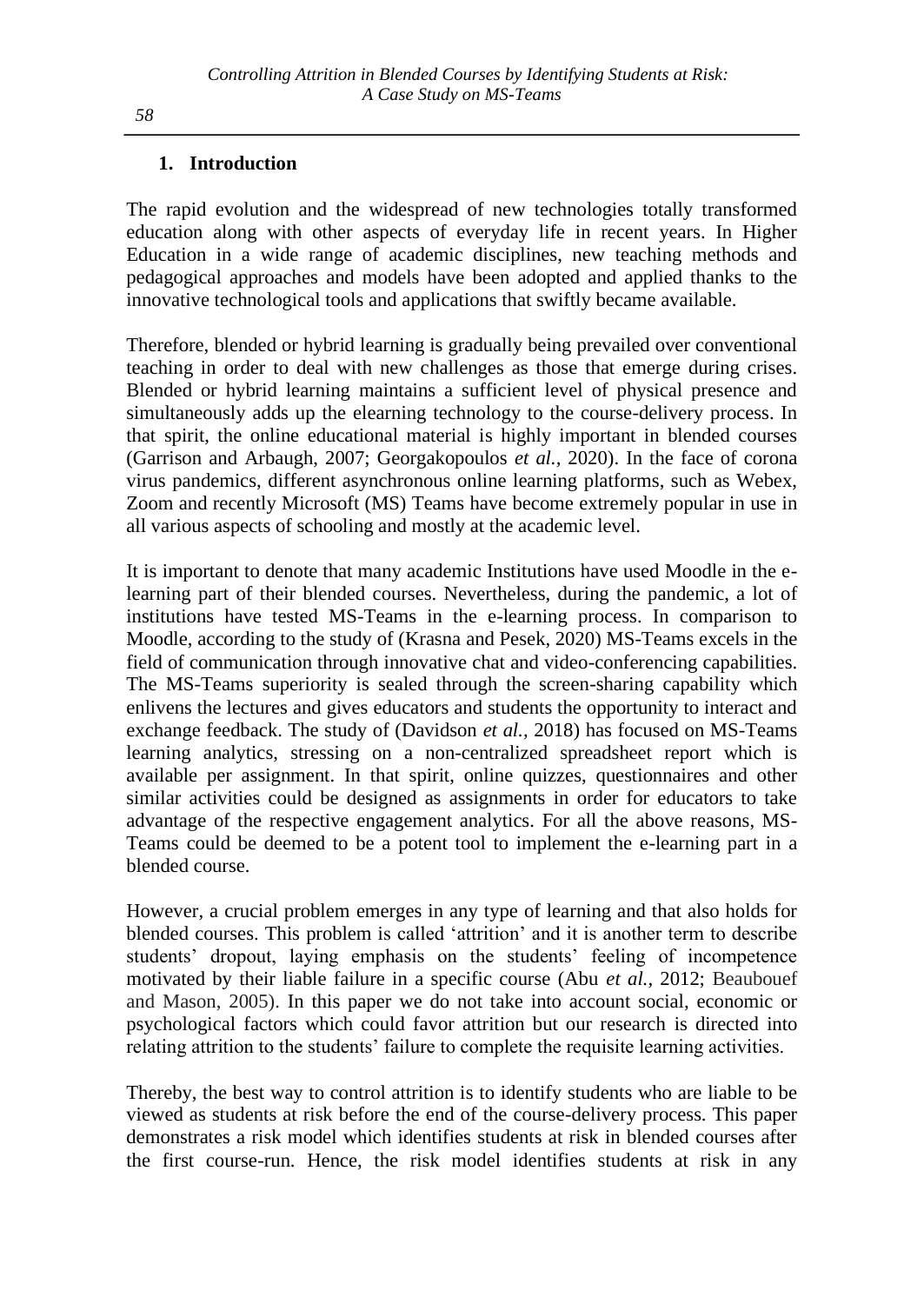subsequent course-run. On the ground that attrition is being activated by students' failure in learning activities, our model analyzes data related to students' involvement in learning activities.

## **2. Literature Review**

One study has proved that the use of technology along with the interaction processes play a cardinal role in the students' performance in blended courses (Ismail *et al.,* 2018). Another study has indicated that students' final achievement in blended courses is affected by the technical system which reflects the role of the e-learning system in the course-delivery process (Wu and Hwang, 2010; Wu and Liu, 2013). The same argument is augmented by other studies (Owston *et al.,* 2013; Filippidi *et al.,* 2010; Keskin, 2019; Akbarov *et al.,* 2018; Maccoun, 2016; Vernardakis *et al.,* 2012; Alsalhi *et al.,* 2019; Saritepeci and Cakir, 2015).

An important research has analyzed students' engagement data in two blended courses in terms of a binary logistics regression and has proved that students' skills developed by learning activities is a strong predictor of students' performance (Volchok, 2018).

A plethora of studies have attempted to identify students at risk in elearning courses through a proper analysis of LMS engagement data (Macfayden and Dawson, 2010; Georgakopoulos *et al.,* 2018; Marks, 2000; Petropoulou *et al.,* 2007; Anagnostopoulos *et al.,* 2020; Zhang *et al.,* 2004; Appleton *et al.,* 2008; Zinn and Scheuer, 2006). However, these studies have not been tested in blended courses. On the other hand, another study has indicated that Moodle LMS engagement data could predict students' final outcome in blended courses (Georgakopoulos *et al.,* 2020).

Although most prediction models which are referred to in the global literature have been built on a Moodle Platform, there are some recent studies that focus on the MS-Teams potential in the e-learning process. These studies have proved that MS-Teams provides students with an interactive learning environment which stirs them into participating in the e-learning process. The studies have also pointed out that students' performance could be assessed through students' interaction with activities mounted on MS-Teams (Rojabi, 2020; Dias *et al.,* 2020).

## **3. Our Research Objective**

Our research interest is centered on controlling attrition in blended courses by identifying the risk factors of students' liable failure. Our endeavor is directed into developing a risk model which will decide on students at risk after the first courserun. The risk model is based on a proper analysis of the data related to students' involvement in the learning activities. On the ground that elearning part appears to assume an important role in the course-delivery process in blended courses, our research also attempts to examine whether the students' behavioral engagement data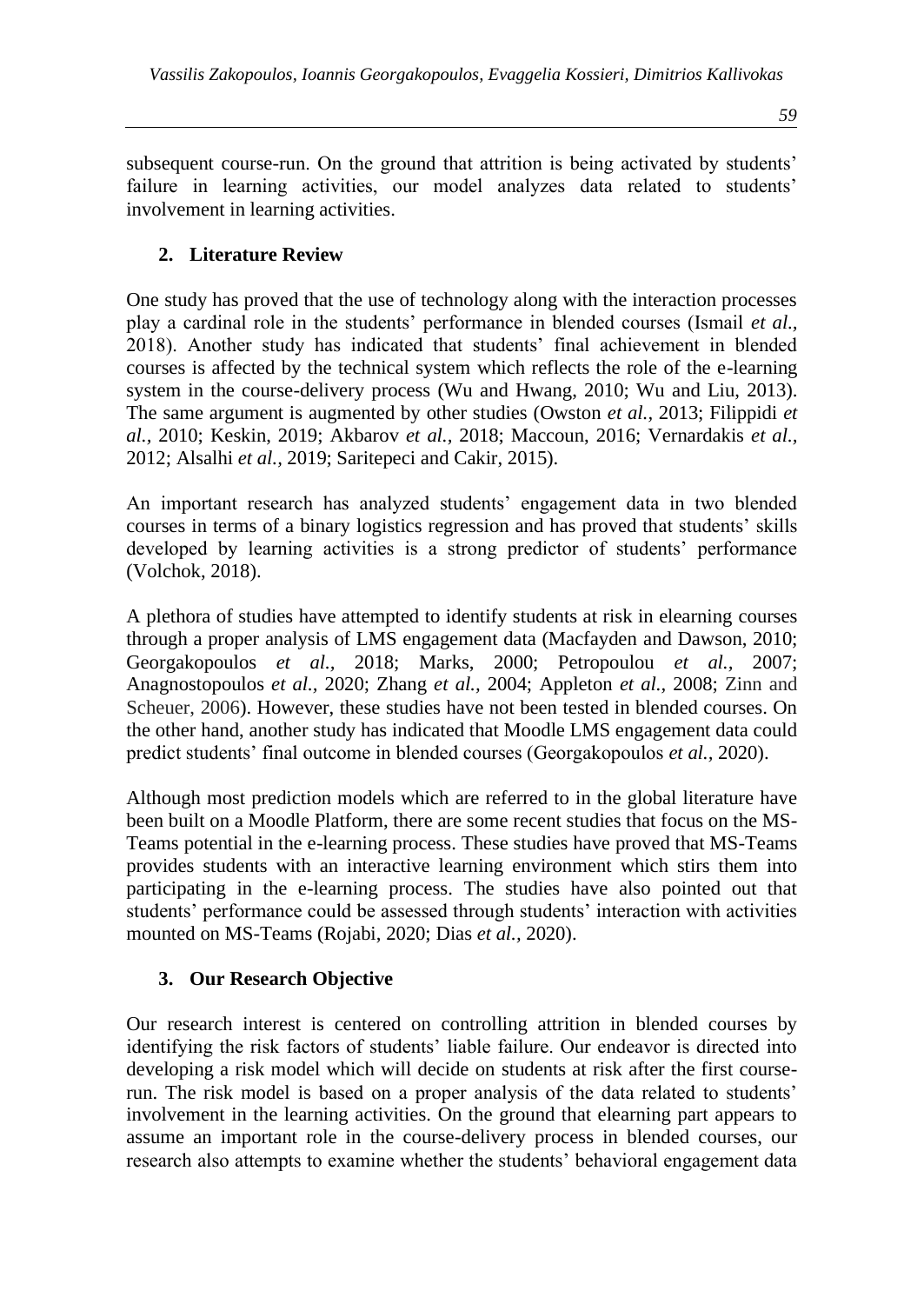*60*

related to the e-learning part have significant correlation to students' failure. In our study, the e-learning part is accomplished by well-orchestrated activities on MS-Teams.

## **4. Research Methodology**

Our method includes the below stages (Vose, 2008; Georgakopoulos *et al.,* 2018):

- 1. Data Collection;
- 2. Risk Model Development;
- 3. Risk Model Verification.

# **4.1 Data Collection**

The data collection process is centered on gathering all students' behavioral engagement data in regard to the conventional and e-learning part in the course delivery process. Regarding the e-learning part, a lot of statistically meaningful data are stored into MS-Teams repository such as:

- ➢ Students' Logins into a specific Presentation;
- ➢ Students' total logins into a Team;
- ➢ Resources viewed by Students;
- ➢ Students' grades on activities;
- ➢ Messages sent by Students through chat.

However, there is not so much meaningful data which are interrelated to the conventional part which could be easily measured except data related to students' attendance.

## **4.2 Risk Model Development**

The collected data is being analyzed in terms of appropriate machine learning or statistical techniques with a view to building a model which will decide on the real risk factors. The real risk factors could be viewed as the ones which have significant contribution to the risk occurrence (Macfayden and Dawson, 2010; Georgakopoulos *et al.,* 2018; Anagnostopoulos *et al.,* 2020; Georgakopoulos *et al.,* 2020). In our case we employed a binary logistics regression analysis to answer to this purpose.

Being more elaborate, through the use of the previously cited techniques, students could be classified into appropriate groups. In our case, students were classified into students at risk and into students not at risk (Macfayden and Dawson, 2010; Georgakopoulos *et al.,* 2018; Anagnostopoulos *et al.,* 2020). In parallel, it is important to stress the fact that the classification is being implemented in the context of a specific numeric threshold which is called 'cut value'. In our case, the cut value was reflected by the number 5.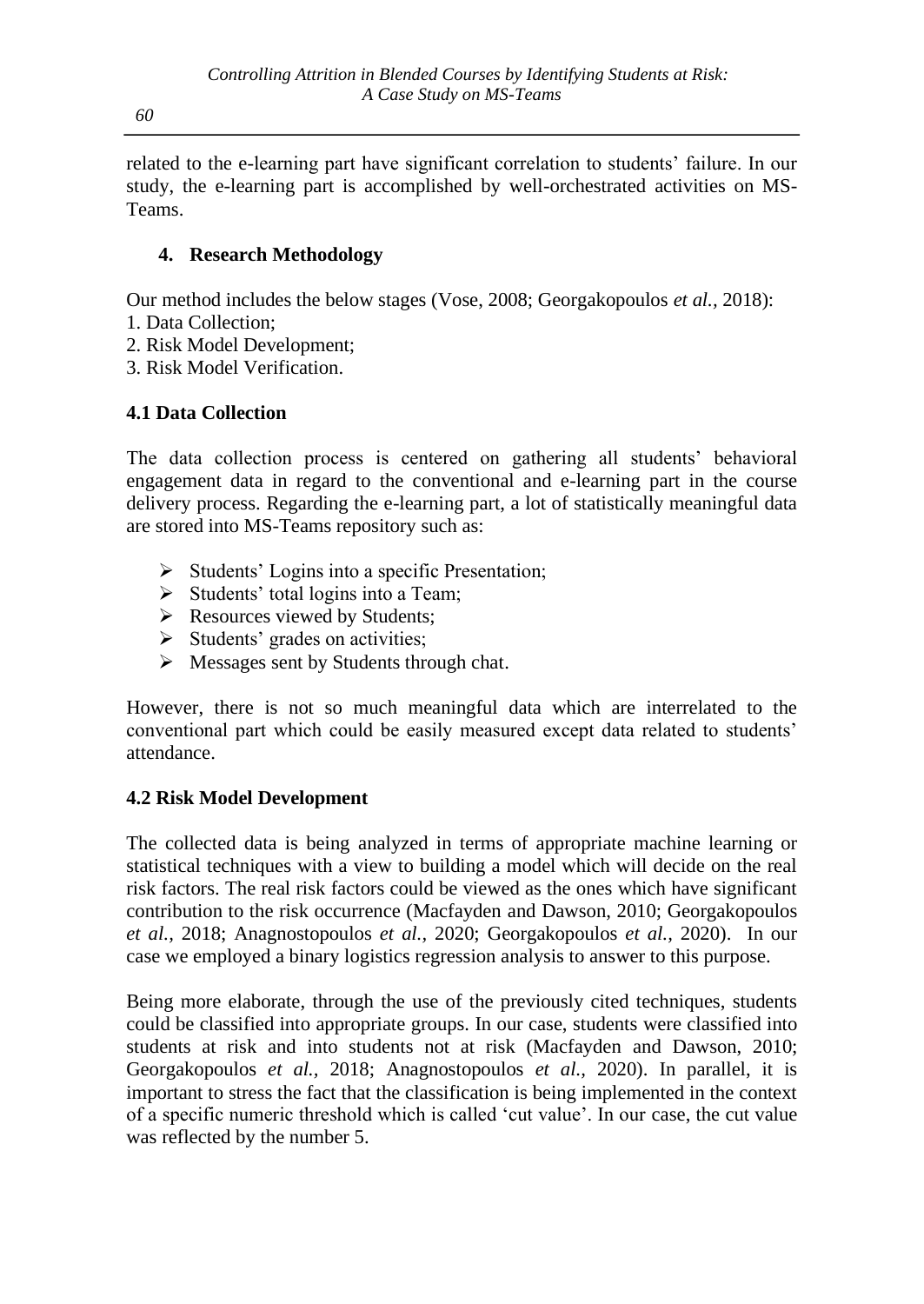#### **4.3 Risk Model Verification**

Afterwards, the risk model is applied to a plethora of courses sharing the shame learning design. In the case that the risk model achieves a high classification percentage the risk model will lead to a prediction model. In any other case, the whole process is reviewed, and new data is collected in order to come up with another risk model. This paper focuses on the risk model development. The risk model verification is not presented in the context of this paper given that the risk model verification process is in the pipeline.

#### **5. Applying the Research Methodology**

The risk model development process is demonstrated for two courses delivered at the faculty of 'Accounting, Finance and Social Sciences' at the University of West Attica. It is essential to underline that the courses shared the same instructional design. These courses were 'Business Informatics' and 'Introduction to Statistics'. 200 students participated in the first course whereas 220 students participated in the second course. The students were not divided into groups with respect to their sex or other demographic characteristics. Students who didn't take the final test were not included in the sample of our study on the ground that they were viewed as outliers. Focusing on the courses' structure, it would be beneficial to explain that both courses were designed in the context of the below common activities:

- 1. Specific lectures delivered in class;
- 2. Planned lectures delivered through MS-Teams through appropriate meetings;
- 3. Theoretical Material in form of slides and pdf resources along with Self-
- assessment quizzes were mounted on MS-Teams;
- 4. Final Test (in a form of quiz), mounted on MS-Teams.

It is important to clarify that students should attend the specific lectures delivered in class, they should attend the planned lectures delivered through MS-Teams and they should participate in the final test. Additionally, students could use chat utility in the MS-Teams environment to send messages asking for extra help or expressing questions on the syllabus. It is essential to underline that students could use chat utility during lectures and therefore students' questions could be answered in real time. A Theoretical material, including slides and other pdf resources was mounted on MS-Teams to help students gain knowledge on the syllabus. In parallel, selfassessment quizzes enabled students to test themselves on the comprehension of the syllabus. It is important to denote that the specific lectures were delivered in class in order to help students make practice. Students were deemed to pass the course if they achieved a final score greater or equal to 5 on the final test.

We modeled the binomial variable student risk to describe students who were about to fail the course as it is suggested in the studies of (Macfayden and Dawson, 2010; Georgakopoulos *et al.,* 2018; Anagnostopoulos *et al.,* 2020; Georgakopoulos *et al.,*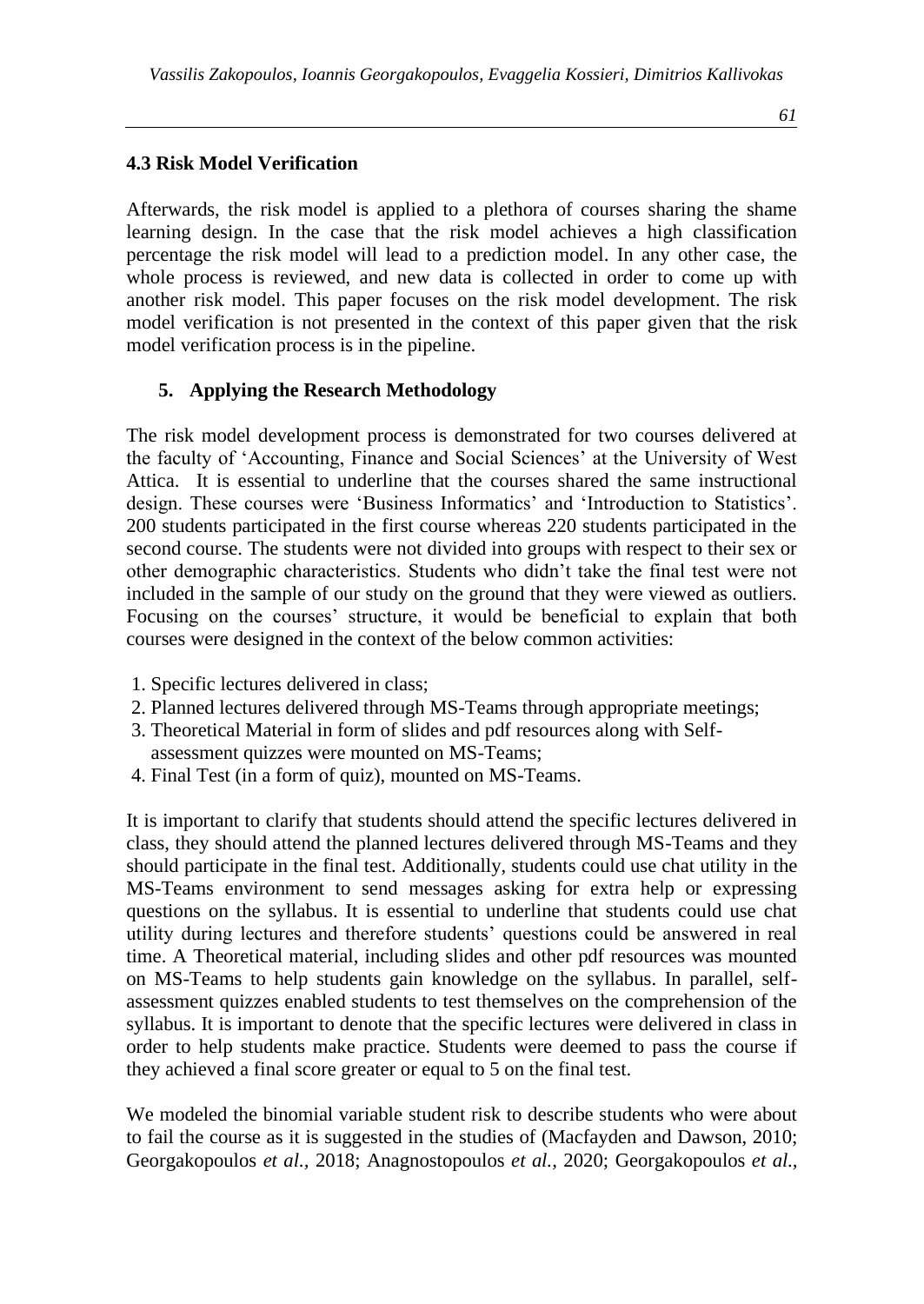2020). The state "0" was modeled to indicate students not at risk whereas the state "1" was modeled to indicate students at risk. We also modeled the below variables with respect to students' interaction with the learning activities and the entire learning process.

- ➢ Number of resources viewed by students (ppt, pdf);
- ➢ Number of attended lectures by students (delivered through MS-Teams);
- ➢ Number of attended lectures by students (delivered in class);
- ➢ Number of self-assessment quizzes completed by students;
- $\triangleright$  Students' total logins into MS-Teams (including logins into a Group and into a Presentation);
- ➢ Total number of messages sent by students;
- ➢ Final Test grade.

After the final exams, the below variables along with the student risk variable were employed in terms of a binary logistics regression analysis in order to come up with the risk model. It is also important to denote that the engagements' data described by the respective variables were measured two weeks before the final exams given that students usually speed up the pace of their study a few weeks before the final exams.

## **6. Results**

## **6.1 Binary Logistics Regression Analysis Outcome (Course 1)**

The risk model for the first course (Table 1) accounts for 83.4 % (Nagelkerke R Square) of the risk factors denoting that only 16.6 % of the liable risk factors is not identified. Thereby, there are a small number of factors that could potentially lead to the students' failure which is not identified through the use of our model. This argument is also enhanced by the fact that the Nagelkerke R square value was close to 1 (0.834), denoting a good ft to the results. Additionally, the Cox and Shell R Square value was 0.616, also close to 1, ensuring a good fit to the results (Allison, 2014; Menard, 2000; Smith and McKenna, 2013).

Another metric for a good model fitness is the Hosmer and Lemeshow Test. In our case, the Sig. Value of the Hosmer and Lemeshow Test was 0.358, greater than 0.05, indicating that the model fits well to the results (Hosmer *et al.,* 2000).

|  |  | <b>Table 1.</b> The Regression Model Fitness' Metrics (Course 1). |  |  |  |  |  |
|--|--|-------------------------------------------------------------------|--|--|--|--|--|
|--|--|-------------------------------------------------------------------|--|--|--|--|--|

| <b>Metric</b>                       | <b>Value</b> |
|-------------------------------------|--------------|
| $\cos \&$ Snell R Square            | 0.616        |
| Nagelkerke R Square                 | 0.834        |
| Hosmer & Lemeshow Test (Sig. value) | 0.358        |
| <b>Source:</b> Own study.           |              |

The classification potential of our model is indicated into Table 2.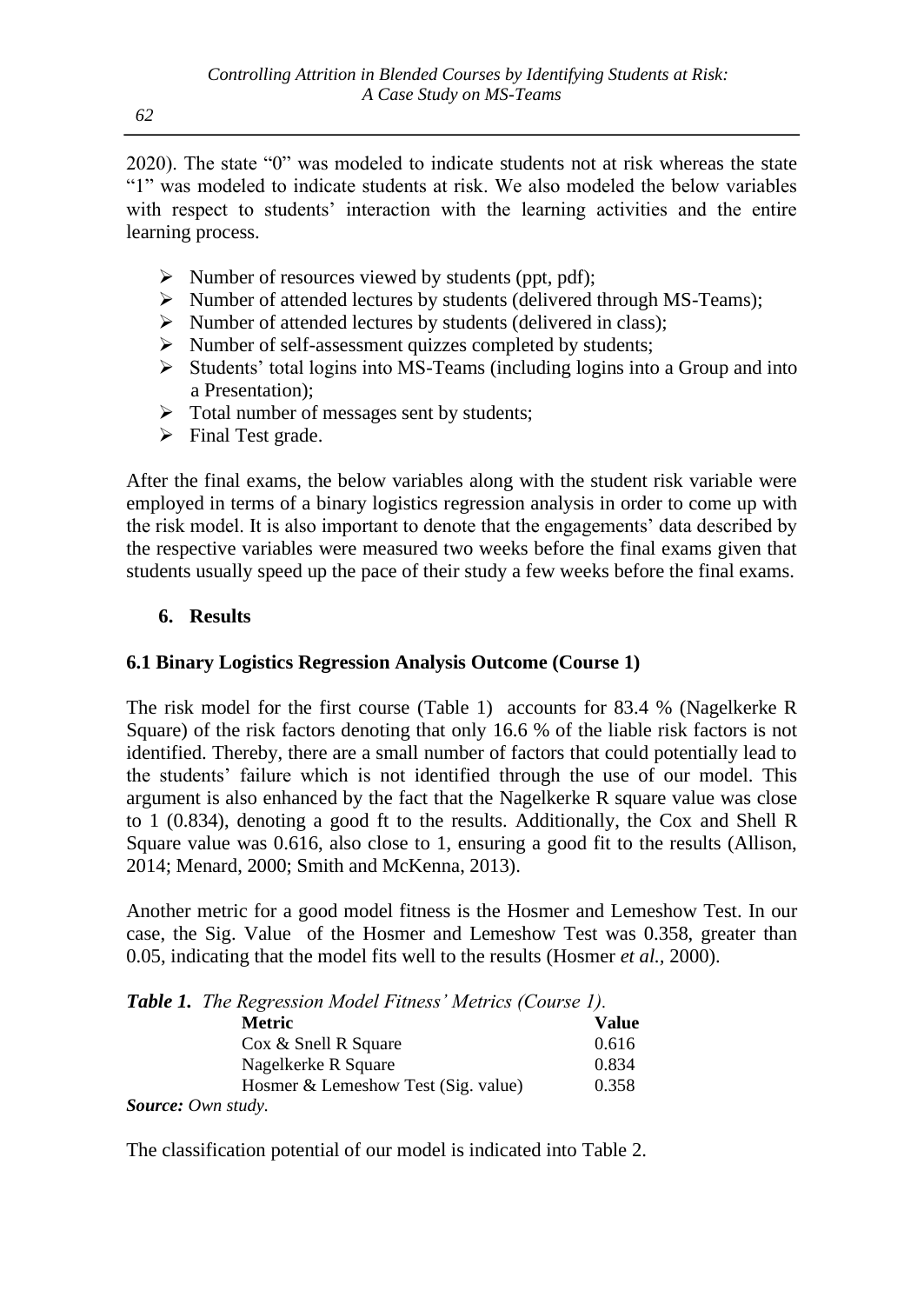*63*

#### *Table 2. Classification Percentage (Regression Model- Course 1)* **Overall Classification Percentage** 89.7

*Source: Own study.*

The model achieved an 89.7% correct classification percentage (Table 2) indicating that only 10.3% of the cases are not correctly classified, meaning that a small portion of students who were not at risk were classified into students at risk. Table 3 points out the real risk factors according to the Sig. Value.

| <b>Table 3.</b> Coefficients (Regression Model-Course 1) |                                    |       |  |  |
|----------------------------------------------------------|------------------------------------|-------|--|--|
| <b>Coefficients</b>                                      | <b>B</b> (Coefficient Value) Sign. |       |  |  |
| Total Logins into MS-Teams                               | $-0.027$                           | 0.04  |  |  |
| Number of Assessment Quizzes completed -1.961            |                                    | 0.000 |  |  |
| <b>Source:</b> Own study.                                |                                    |       |  |  |

The real risk factors, having significant contribution to the reduction of the risk probability are the ones, the significance value of which is equal or less than 0.05. Thereby, according to the Sig. column on Table 3, these factors are the 'Total Logins into MS-Teams' and the 'Number of Assessment Quizzes completed'.

In detail, a unit increase in the "Total Logins into MS-Teams leads to a slight decrease (0.027 unit) in the probability of the risk occurrence, whereas a unit increase in the Number of Assessment Quizzes completed, leads to a 1.961. unit decreases in the respective probability.

#### **6.2 Binary Logistics Regression Analysis Outcome (Course 2)**

The model (Table 4) accounts for 71.5 % (Nagelkerke R Square) of the risk factors denoting that only 28.5% of the liable risk factors is not identified. It is also important to stress out the values of Nagelkerke R square and Cox and Shell R Square respectively (0.715; 0,528) which are close to 1, indicating a good fit to the results (Allison, 2014). In parallel, the 'Sig. value' of the Hosmer and Lemeshow Test is 0.310, greater than 0.05, augmenting the argument that the model fits well to the results (Hosmer *et al.,* 2000).

|  |  | Table 4. The Regression Model Fitness' Metrics (Course 2) |  |  |  |
|--|--|-----------------------------------------------------------|--|--|--|
|--|--|-----------------------------------------------------------|--|--|--|

| <b>Metric</b>                       | Value |
|-------------------------------------|-------|
| Cox & Snell R Square                | 0.528 |
| Nagelkerke R Square                 | 0.715 |
| Hosmer & Lemeshow Test (Sig. value) | 0.310 |
| <b>Source:</b> Own study.           |       |

The classification potential of our model is indicated into Table 5.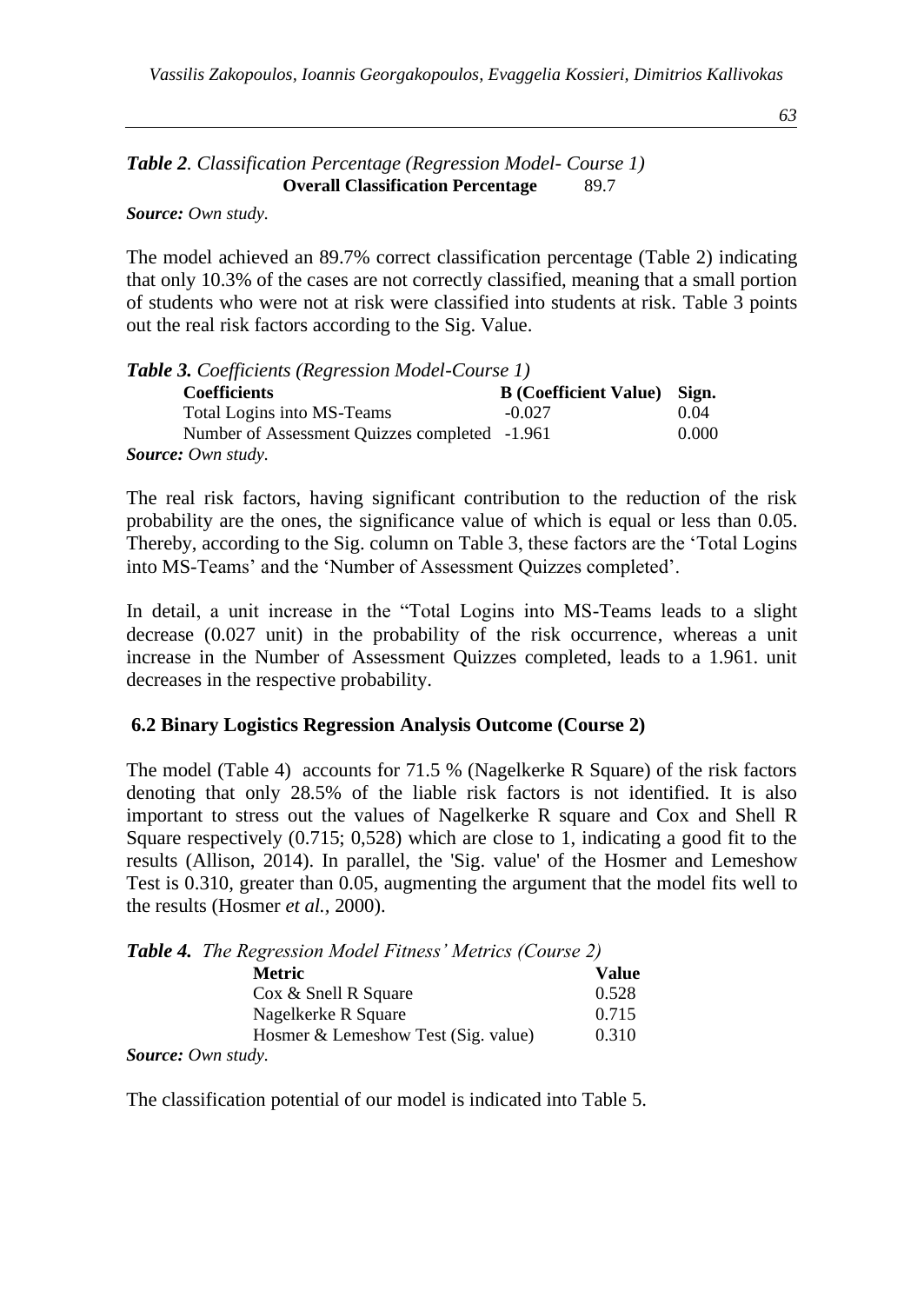## *Table 5.* Classification Percentage (Regression Model- Course 2). **Overall Classification Percentage** 88.0

*Source: Own study.*

The second model achieved an 88.0% correct classification percentage denoting that only 12 % of the cases were not correctly classified, meaning that a small portion of students who were not at risk were classified into students at risk.

Table 6 points out the real risk factors in terms of the second course according to the 'Sig. value'.

| <b>Table 6.</b> Coefficients (Regression Model-Course 2) |                              |       |
|----------------------------------------------------------|------------------------------|-------|
| <b>Coefficients</b>                                      | <b>B</b> (Coefficient Value) | Sign. |
| Number of Assessment Quizzes Completed -1.050            |                              | 0.000 |
| <b>Source:</b> Own study.                                |                              |       |

The real risk factors, which have significant contribution to the reduction of the risk probability, according to the Sig. column on Table 6 is the "Number of Assessment Quizzes completed".

In detail, a unit increase in the "Number of Assessment Quizzes completed", according to column B on Table 6 leads to a decrease (1.050 unit) in the probability of risk occurrence.

## **7. Discussion**

Both models fit well to the results, proved by all fitness metrics (Tables 1 and 4) The first model accounts for the 83.4 % of risk factors whereas the second model accounts for the 71.5 % of the risk factors (Nagelkerke R Square Value on Tables 1 and 4). Thereby, a small number of risk factors are not identified. The same holds true in other studies (Macfayden and Dawson, 2010; Georgakopoulos *et al.,* 2018; Anagnostopoulos *et al.,* 2020; Georgakopoulos *et al.,* 2020). Both models achieve a high classification percentage (89.7; 88.0 correspondingly in Tables 2 and 5), insinuating that there is a small number of cases which are not well classified.

Shedding more light on the cases, we can deduce that factors related to a conventional way of course delivery (such as lectures attended in class) were not deemed to be significant risk factors of students' failure in both courses. On the other hand, factors which are affiliated with a modern way of course delivery (total logins into MS-Teams and self-assessment quizzes completed) appeared to be significant in the reduction of the probability of the risk occurrence.

However, these factors were not the same for both courses, a finding which is in accordance with other studies (Macfayden and Dawson, 2010; Georgakopoulos *et al.,* 2018; Anagnostopoulos *et al.,* 2020; Georgakopoulos *et al.,* 2020). It is also

*64*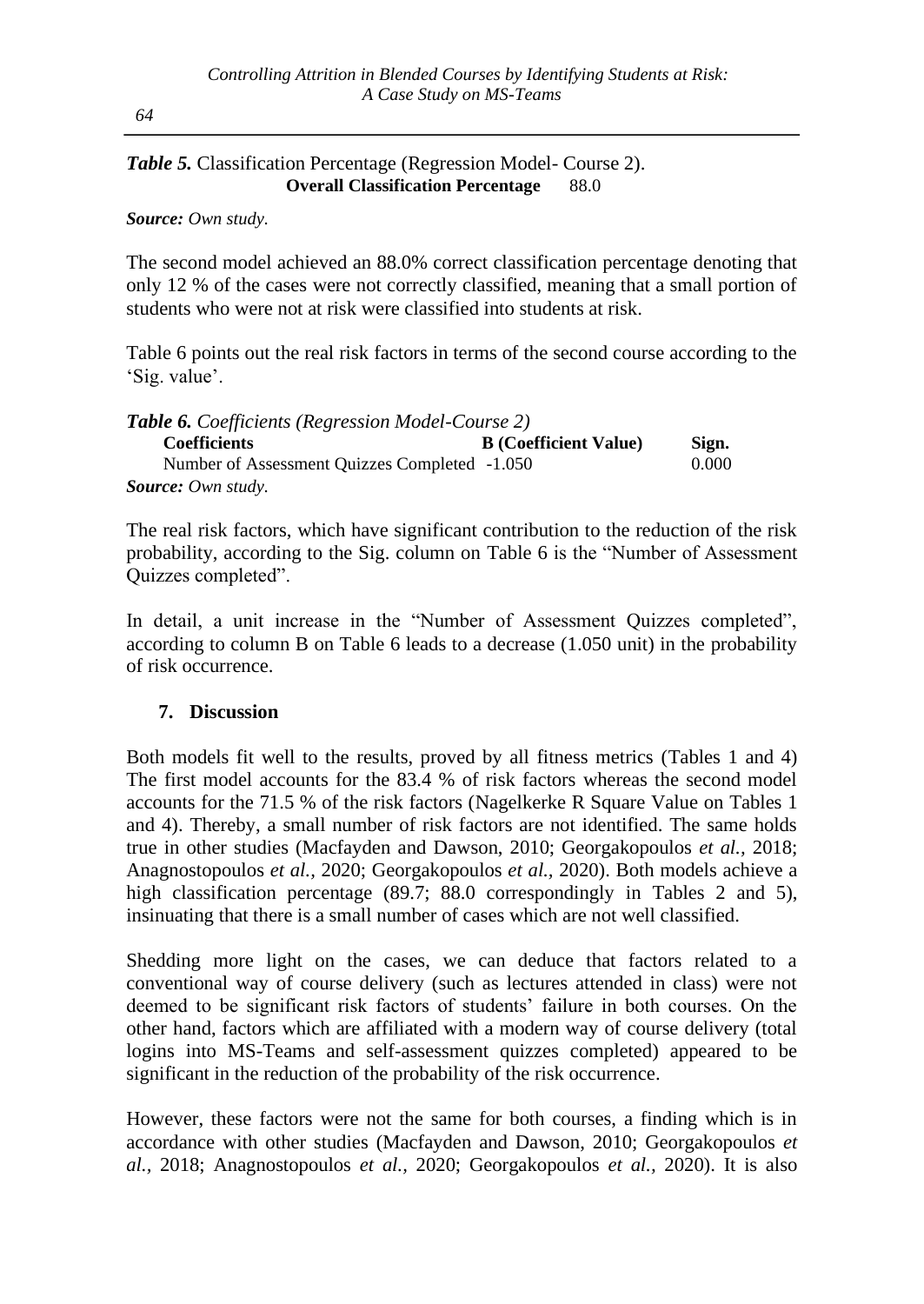important to underline that the e-learning part appeared to play a significant role in the students' final achievement in the context of both courses. That finding is in line with another study (Filippidi *et al.,* 2010).

In parallel, (students' logins into MS-Teams and self-assessment quizzes completed) which constitute to be factors in regard to students' effort and study have proved to be significant factors which critically affect students' performance in these courses, proving that students' behavioral engagement is a cardinal factor which affects their final achievement in blended courses. Given that self-assessment quizzes completed reflects the extent to which students take in the rudimentary knowledge, our study has indicated that students' practice through well designed self-assessment exercises appears to assume a cardinal role in students' performance, a finding which is greatly important from an educational aspect.

On the other hand, students' practice in class has not appeared to be correlated to their performance. In parallel, the total number of attended lectures delivered in class and in the MS-Teams meetings has not appeared to affect their performance. In other words, passive participation (reflected by students' absences has not appeared to constitute risk factor, a finding which is not in line with the philosophy of conventional teaching as it is proved in some studies (Georgakopoulos and Tsakirtzis, 2021; Tsakirtzis and Georgakopoulos, 2020). This also strengthens the argument that the conventional part didn't appear to be significantly correlated to the students' critical final learning outcome in these blended courses. However, that doesn't hold true for any blended course on the ground that the risk factors derive from respective risk models which are course dependent.

Another important finding is encircled on the fact that the number of students' messages through chat has not been included in the risk factors, although according to a specific study (Macfayden and Dawson, 2010), messages sent by students have proved to be correlated to their performance.

#### **8. Conclusion**

This paper has demonstrated a way to develop a risk model to identify factors of students' performance in blended courses through a proper analysis of students' behavioral engagement. Our study has proved that students' interaction with wellorchestrated activities on MS-Teams could be a main factor which affects their performance. The study has also demonstrated that the e-learning part in blended courses could be implemented by MS-Teams.

The study has also pointed out that the e-learning part assumes a major role in blended courses. It is important to stress the fact that our team is currently working on generating a prediction model of students' performance based on risk factors in the context of the respective courses, aiming at further examining the role of MS-Teams learning analytics in predicting students' final achievement.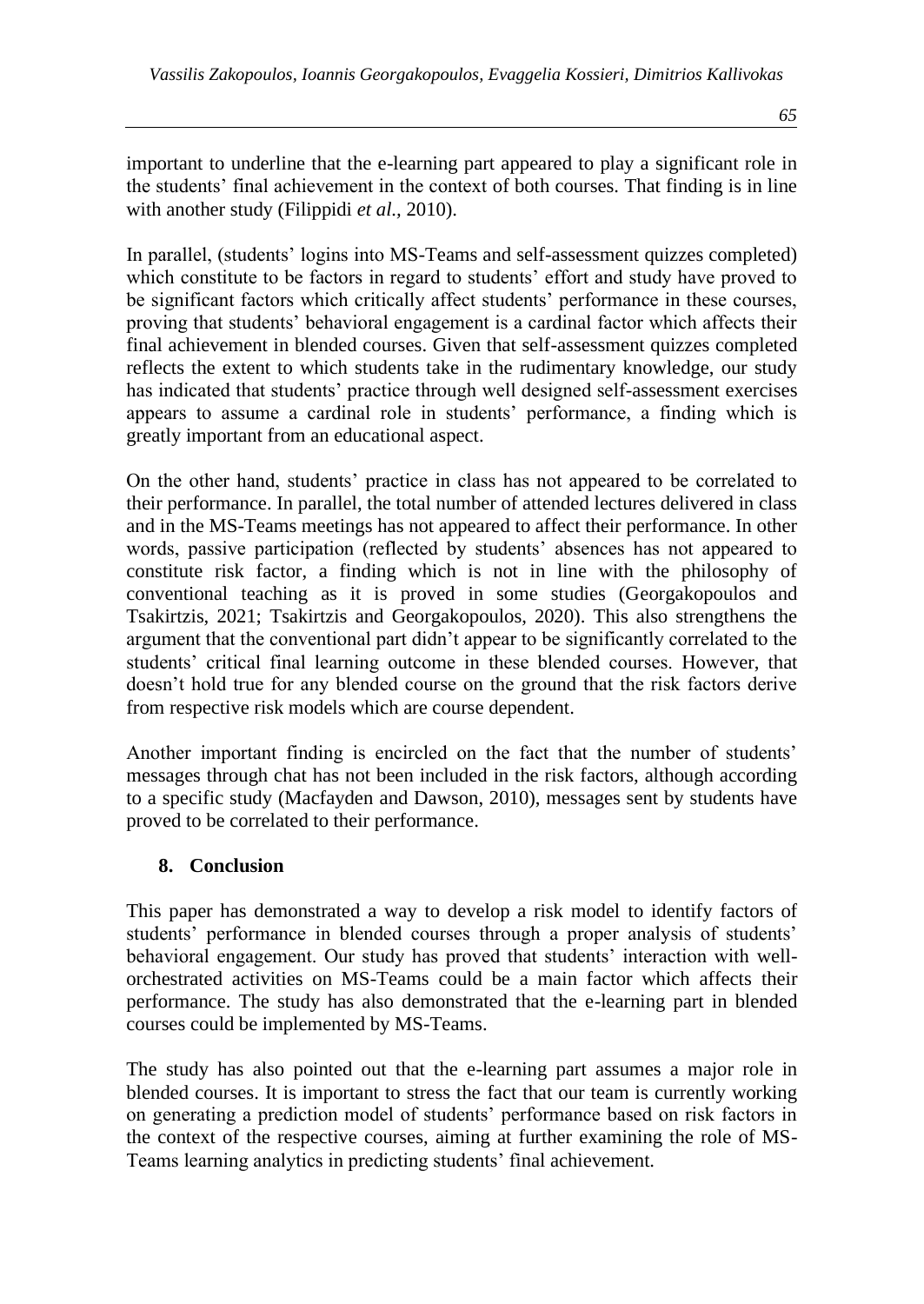Additionally, the impending prediction model could vouch for the control of students' attrition on the ground that students' critical performance could be predicted. It is also important to highlight that our research could potentially be expanded to examine other intrinsic features of students' attrition in order to examine risk factors which are not related to students' performance.

#### **References:**

- Abu, S., Adera, B., Kamsani, S.R., Ametepee, L.K., 2012. Addressing the Increasing College Student Attrition Rate by creating Effective Classroom Interaction. Review of Higher Education & Self-Learning, 5(16).
- Akbarov, A., Gönen, K., Aydogan, H. 2018. Students' Attitudes toward Blended Learning in EFL Context. Acta Didactica Napocensia, 11(1), 61-68.
- Allison, P.D. 2014. March. Measures of fit for logistic regression. In Proceedings of the SAS global forum 2014 Conference, 1-13.
- Alsalhi, N.R., Eltahir, M.E., Al-Qatawneh, S.S. 2019. The effect of blended learning on the achievement of ninth grade students in science and their attitudes towards its use. Heliyon, 5(9), e02424.
- Anagnostopoulos, T., Kytagias, C., Xanthopoulos, T., Georgakopoulos, I., Salmon, I., Psaromiligkos, Y. 2020. Intelligent predictive analytics for identifying students at risk of failure in moodle courses. In International Conference on Intelligent Tutoring Systems, 152-162. Springer, Cham.
- Appleton, J.J., Christenson, S.L., Furlong, M.J. 2008. Student engagement with school:
- Critical conceptual and methodological issues of the construct. Psychology in the Schools, 45(5), 369-386.
- Beaubouef, T., Mason, J. 2005. Why the high attrition rate for computer science students: some thoughts and observations. ACM SIGCSE Bulletin, 37(2), 103-106.
- Davidson, P., Long, E., Molnar, A., Chui, T.M., Ting, C.Y. 2018. MS Teams and Google classroom: Preliminary qualitative comparisons & user feedback. In 5th Pre-University Sunway Academic Conference.
- Dias, S.B., Hadjileontiadou, S.J., Diniz, J. and Hadjileontiadis, L.J. 2020. DeepLMS: a deep learning predictive model for supporting online learning in the Covid-19 era. Scientific reports,  $10(1)$ , 1-17.
- Filippidi, A., Tselios, N. and Komis, V. 2010. Impact of Moodle usage practices on students' performance in the context of a blended learning environment. Proceedings of Social Applications for Life Long Learning, 2-7.
- Garrison, D.R., Arbaugh, J.B. 2007. Researching the community of inquiry framework: Review, issues, and future directions. The Internet and higher education, 10(3), 157- 172.
- Georgakopoulos, I., Kytagias, C., Psaromiligkos, Y., Voudouri, A. 2018. Identifying risks factors of students' failure in e-learning systems: towards a warning system. International Journal of Decision Support Systems, 3(3-4), 190-206.
- Georgakopoulos, I., Chalikias, M., Zakopoulos, V., Kossieri, E. 2020. Identifying Factors of Students' Failure in Blended Courses by Analyzing Students' Engagement Data. Education Sciences, 10(9), 242.
- Georgakopoulos, I., Tsakirtzis, S. 2021. Generating a Model to Predict Secondary School Students at Risk in Mathematics. International Electronic Journal of Mathematics Education, 16(2), em0630.
- Hosmer, D.W., Lemeshow, S., Cook, E.D. 2000. Applied logistic regression 2nd edition.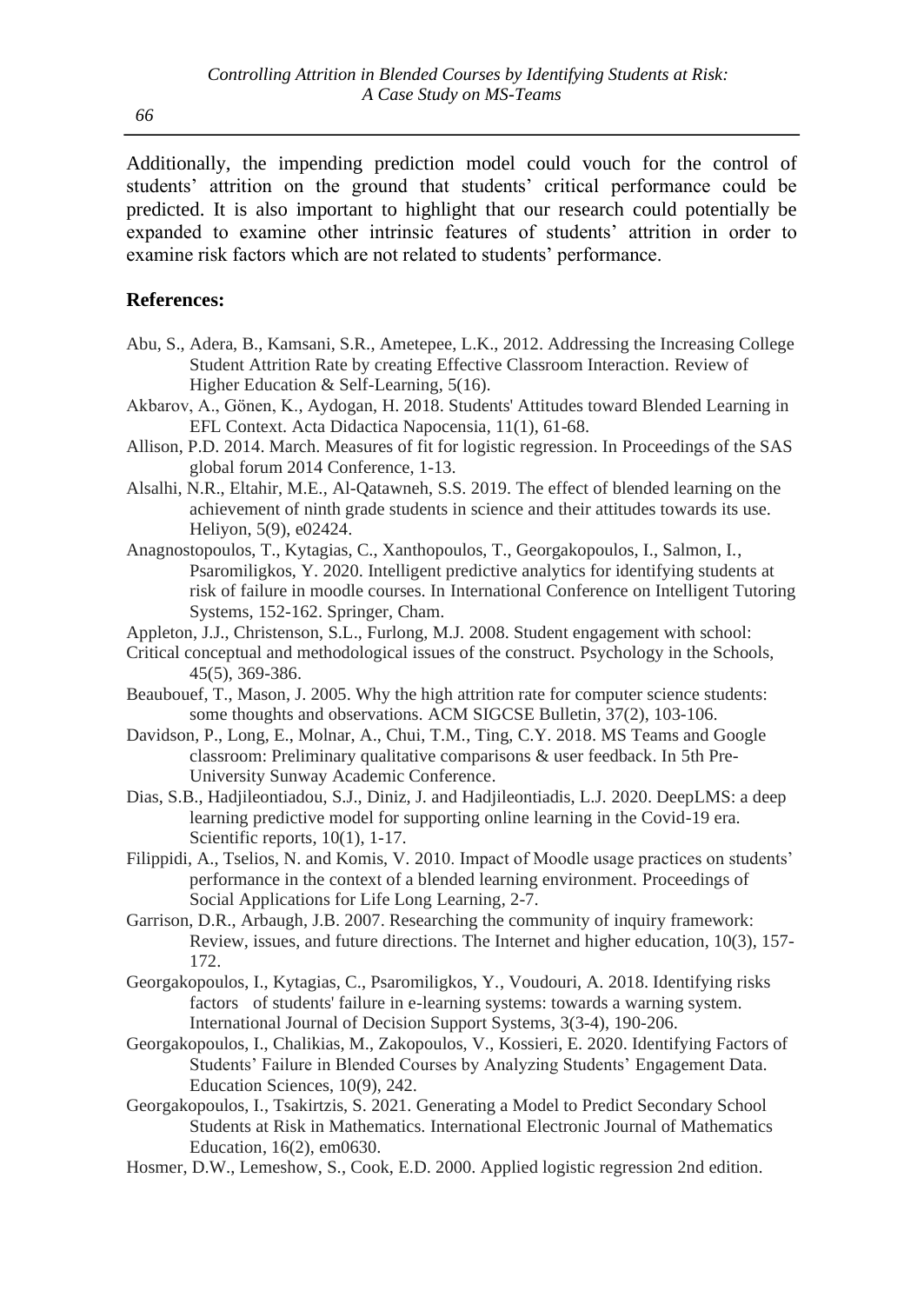New York: John Wiley and Sons Inc.

- Ismail, A.O., Mahmood, A.K., Abdelmaboud, A. 2018. Factors Influencing Academic Performance of Students in Blended and Traditional Domains. International Journal of Emerging Technologies in Learning, 13(2).
- Keskin, S. 2019. Factors affecting students' preferences for online and blended learning: Motivational vs. Cognitive. European Journal of Open, Distance and E-Learning (EURODL), 22(2), 72-86.
- Krašna, M., Pesek, I. 2020. Influence of Moodle and MS Teams on teaching-learningstudying (TLS) processes. In 2020 43rd International Convention on Information, Communication and Electronic Technology (MIPRO) 612-616. IEEE.
- Maccoun, H. 2016. The effect of using blended learning on the achievement of students and information retention of fifth graders in the biology course. J. Fac. Educ, 22(95), 209-240.
- Macfadyen, L.P., Dawson, S. 2010. Mining LMS data to develop an "early warning system" for educators: A proof of concept. Computers & education, 54(2), 588-599.
- Marks, H.M. 2000. Student engagement in instructional activity: Patterns in the elementary, middle, and high school years. American educational research journal, 37(1), 153- 184.
- Menard, S. 2000. Coefficients of determination for multiple logistic regression analysis. The American Statistician, 54(1), 17-24.
- Owston, R., York, D., Murtha, S. 2013. Student perceptions and achievement in a university blended learning strategic initiative. The internet and higher education, 18, 38-46.
- Petropoulou, O., Lazakidou, G., Retalis, S., Vrasidas, C. 2007. Analysing interaction behaviour in network supported collaborative learning environments: a holistic approach. International journal of knowledge and learning, 3(4-5), 450-464.
- Rojabi, A.R. 2020. Exploring EFL Students' Perception of Online Learning via Microsoft
- Teams: University Level in Indonesia. English Language Teaching Educational Journal, 3(2), 163-173.
- Saritepeci, M., Cakir, H. 2015. The effect of blended learning environments on student motivation and student engagement: A study on social studies course. Egitim ve Bilim, 40(177).
- Smith, T.J., McKenna, C.M. 2013. A comparison of logistic regression pseudo R2 indices. Multiple Linear Regression Viewpoints, 39(2), 17-26.
- Tsakirtzis, S., Georgakopoulos, I. 2020. Developing a Risk Model to identify factors which critically affect Secondary School students' performance in Mathematics. Journal for the Mathematics Education and Teaching Practices, 1(2), 63-72.
- Vernadakis, N., Giannousi, M., Derri, V., Michalopoulos, M., Kioumourtzoglou, E. 2012. The impact of blended and traditional instruction in students' performance. Procedia Technology, 1, 439-443.
- Volchok, E. 2018. Toward a predictive model of community college student success in blended classes. Community College Journal of Research and Practice, 42(4), 274- 288.
- Vose, D. 2008. Risk analysis: a quantitative guide. John Wiley & Sons.
- Wu, W., Hwang, L.Y. 2010. The effectiveness of e-learning for blended courses in colleges: A multi-level empirical study. International Journal of Electronic Business Management, 8(4), 312.
- Wu, J., Liu, W. 2013. An empirical investigation of the critical factors affecting students' satisfaction in EFL blended learning. Journal of Language Teaching & Research, 4(1).